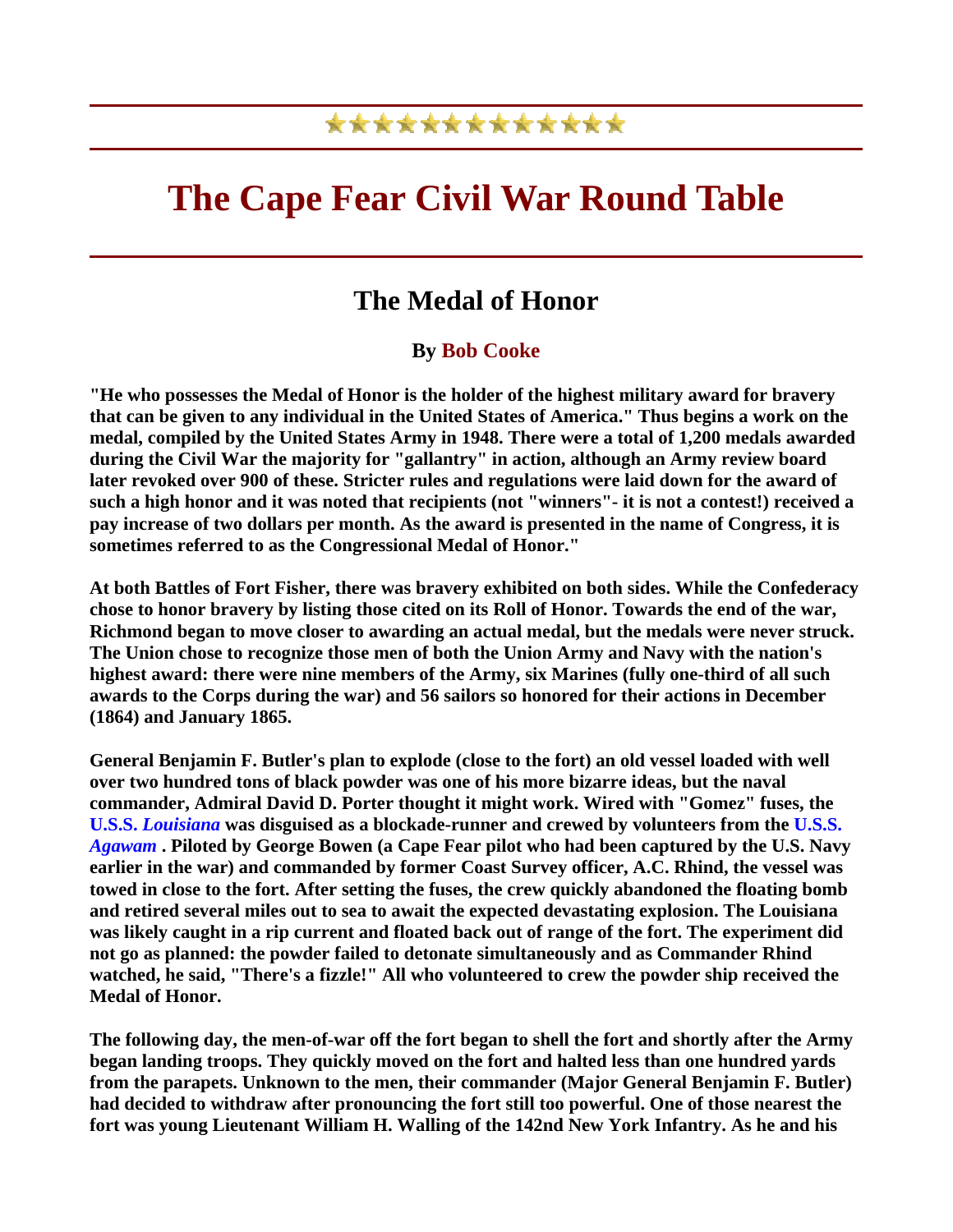**men watched the bombardment, a shell took down a flagpole and it fell between the palisade fence and the earthen walls of the fort. Exhibiting reckless bravery, Lt. Walling told his men: "I'll go and get the flag; you keep a sharp lookout for the riflemen on the works." With this, he started off to "capture" the flag even though the shells of the fleet were exploding nearby. He was successful and returned unscathed and "thus was Lieutenant Walling the only Union man who in [the Butler] expedition had set his foot upon the rebel stronghold." For his action that day, Lt. Walling was awarded the Medal of Honor.** 

**Butler's attempt to take Fort Fisher ended in dismal failure, but yet another joint operation was quickly mounted. Now in command of the Army was Major General Alfred H. Terry, while Admiral Porter remained in charge of the fleet. In January 1865, the guns of the mighty fleet again pounded their iron missiles into the fort. Admiral Porter at one point wrote that his gunners were firing at such a rapid rate that the shells were exploding in the fort two or three a second. The bombardment did not come without a cost to the tars however; several of the larger cannon aboard the ships exploded and killed many of those gunners. Aboard the U.S.S.** *Ticonderoga* **"the deck of the [ship] had to be covered with sand to absorb the blood of the dead and wounded sailors. Noting the demoralizing effect the explosion of the Parrot rifle and the sight of the bloody, mangled bodies...Coxswain William Shipman...encouraged his gunners to do their duty." "Go ahead boys! This is only the fortunes of war," he shouted. Shipman, along with eight other shipmates were awarded the nation's highest award. Crewmen from several other ships also received the honor: aboard the U.S.S.** *Pontoosuc***, seven men (five for their bravery aboard ship, two for their gallantry in the naval column assault on land.) Aboard the U.S.S.** *New Ironsides***, another eight men received the award. The U.S.ships** *Canonicus, Monadnock, Rhode Island* **and** *Nereus* **all had one member to receive the medal. The** *Santiago de Cuba* **provided a boat and crew for "one of the generals on shore"; these men stayed with the general and not only acted as couriers when needed, but also took part in the attack and gained entry into the fort. Six men (two of whom took part in the failed naval column assault) thus became the recipients of the medal.** 

**Some two thousand sailors and Marines stormed the fort along the ocean side of the peninsula attacking probably the strongest portion of the fort. They failed to reach their objective; many of them fell before reaching the palisade fence which stretched from the river to the ocean.** 

**Seven men from the U.S.S.** *Minnesota***, as well as three men from the U.S.S.** *Wabash***, one each from the U.S.S.** *Seneca* **and the U.S.S.** *Susquehanna* **had the honor bestowed upon them for their gallantry during the naval assault along the ocean side of the fort. In all, the Navy honored fiftyfive sailors and six U.S. Marines for their actions at both battles of Fort Fisher.** 

**As for the Army, there were eight more medals given to the bravest of the brave. Volunteers were picked and armed with only axes, were sent out to widen any holes blown by the heavy shelling to the palisade fence. It fell to the lot of the 142nd New York (Lt. Walling's regiment) to send a dozen men forward. Of these, eight were shot and killed; the four survivors (Zachariah C. Neahr, Bruce Anderson, Alaric B. Chapin, George Merrill) were awarded the Medal of Honor. William H. Freeman, of the 169th N.Y. received his medal after he rushed "to carry the brigade flag after the bearer was wounded." Also noted for exceptional gallantry were Colonel Galusha Pennypacker (of the 97th Pennsylvania), Brigadier General Newton Martin Curtis and First Lieutenant John Wainwright (also of the 97th Pa.); all of these men were wounded. It is interesting to note an advertisement of the 97th Pa. Which read:**